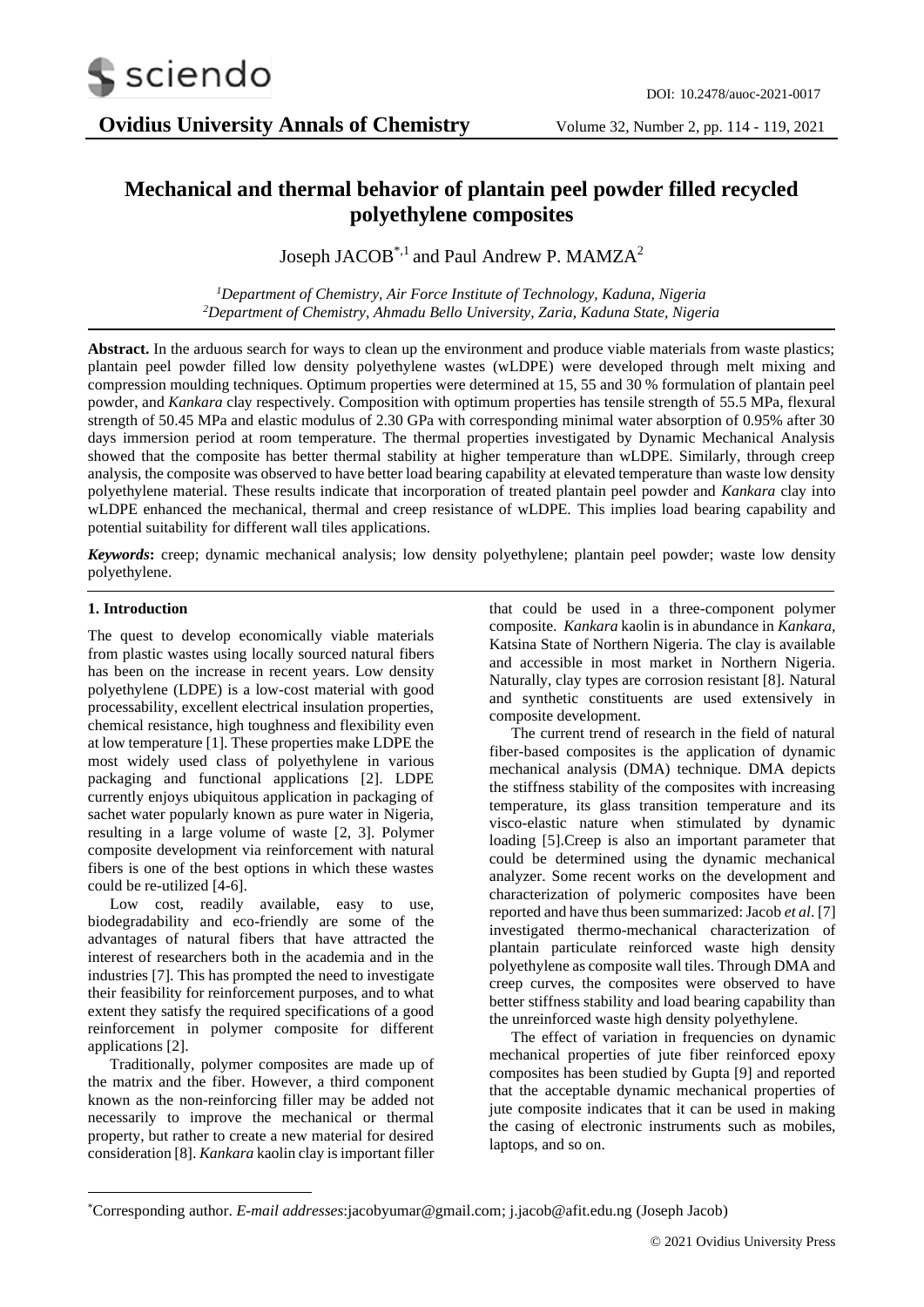Dan-asabe [8] also determined and characterized the thermo-mechanical properties of banana particulate reinforced PVC as piping material. Through dynamic mechanical analysis, the composition with optimum mechanical property of 42 MPa was estimated to have a long stress value of 25 MPa corresponding to 40% loss in strength over a period of 32 years. The need to evaluate the influence of plantain peel powder addition on the mechanical and thermal properties of waste low density polyethylene composites with a view in determining its suitability for different applications becomes expedient.

## **2. Experimental**

#### *2.1. Sample collection and preparation*

Wastewater sachets made from low density polyethylene were collected from refuse dumps. These samples were thoroughly washed with water, dried and shredded into particles of smaller sizes which constitute the polymer matrix [10].The plantain peel used as reinforcement was also sourced from local vendors in Samaru, Zaria-Nigeria. It was sun-dried, pulverized and sieved to 100 μm. The *Kankara* kaolin (non-reinforcing filler) was obtained from *Kankara* town in Katsina State, Nigeria. It was also sieved to 100 μm particle size.



**Plate I.** LDPE waste used for the study



**Plate II.** Treated plantain peel powder

The sodium hydroxide used in chemical modification of fibers was obtained from BDH Supplies, England. Chemical treatment of fibers in composite development is carried out to reduce potential surface hindrances and bring about better adhesion between the hydrophilic plantain peel powder and hydrophobic polymer matrix [2]. The plantain peel powder was initially alkaline pre-treated by suspending the fibers in 5% NaOH for 8 hours with continuous stirring after which the solution was decanted off, washed several times with distilled water until the solution becomes neutral. This was done to activate the hydroxyl groups of the cellulose and lignin in the fiber, after which the samples were then treated with benzoyl chloride for 15

minutes. The isolated fibers were then soaked in ethanol for 1 hour to remove excess benzoyl chloride. Finally, the fiber was dried in an oven at 80  $\mathrm{^{\circ}C}$  for 6 hours [2, 4, 6].

## *2.2. Composite production*

The materials were compounded via melt mixing at a temperature of 160℃ to obtain a homogeneous mixture. The composition of the plantain peel powder and wLDPE was varied from 5, 10, 15, 20 and 25 % respectively. Shredded LDPE waste was varied accordingly from 0, 65, 60, 55, 50 and 45 % respectively. The *Kankara* kaolin was kept constant at 30 %. Curing of the samples was then carried out using hydraulic press at a temperature of  $150$  °C and a compression pressure of 3 Pa for 10 minutes. Samples obtained were cooled and machined in preparation for characterization tests [4].

## *2.3. Mechanical property test*

#### *2.3.1. Tensile test*

The tensile testing of the samples was determined using the ASTM D638 [11] recommended method. The samples were machined to dumbbell shape and then placed in computerized Instron universal tensile testing machine 3369 model, which measured the tensile strength and elastic modulus were evaluated [6].

## *2.3.2. Flexural strength*

Flexural strength was measured under a three-point bending approach using a universal testing machine according to ASTM D790 [12].The distance between the spans was 40 mm and the strain rate was 5 mm/min [7, 6].The flexural strength (MPa) was calculated using equation (1):

$$
\sigma = \frac{3Pl}{2bt^2} \tag{1}
$$

Where:  $l =$  length of specimen span between support (mm);  $P =$  maximum deflection force (N);  $b =$  width of specimen (mm);  $t =$  thickness of specimen (mm)

#### *2.3.3. Hardness test*

The hardness test of composites is based on the relative resistance of its surface to indentation by an indenter of specified dimensions under a specified load [2]. Samples of 30 mm x 30 mm x 5 mm were tested for shore hardness values with Durometer Shore A. Five measurements were performed on the sample at different spots and the average of the values was taken as the hardness of the sample [2, 6].

## *2.4. Water absorption*

Water absorption test was carried out according to ASTM D570 [13] method. The test sample was an oven dried specimen of dimension  $76 \times 25 \times 5$  mm immersed in water at ambient temperature for 24 hours. After immersion period of 24 hours, the specimens were removed and patted dry with a cloth (lint free) and then reweighed using a Sartorius ED 224S digital Analytical balance. In order to evaluate long term moisture absorption on the composites, the process was repeated at 48, 72, 96, up to 720 hours exposure. The dried weight before (*Winitial*) and after weight immersion (*Wfinal*) were noted. Similar method has been reported [6, 7].The water absorption was determined as follows: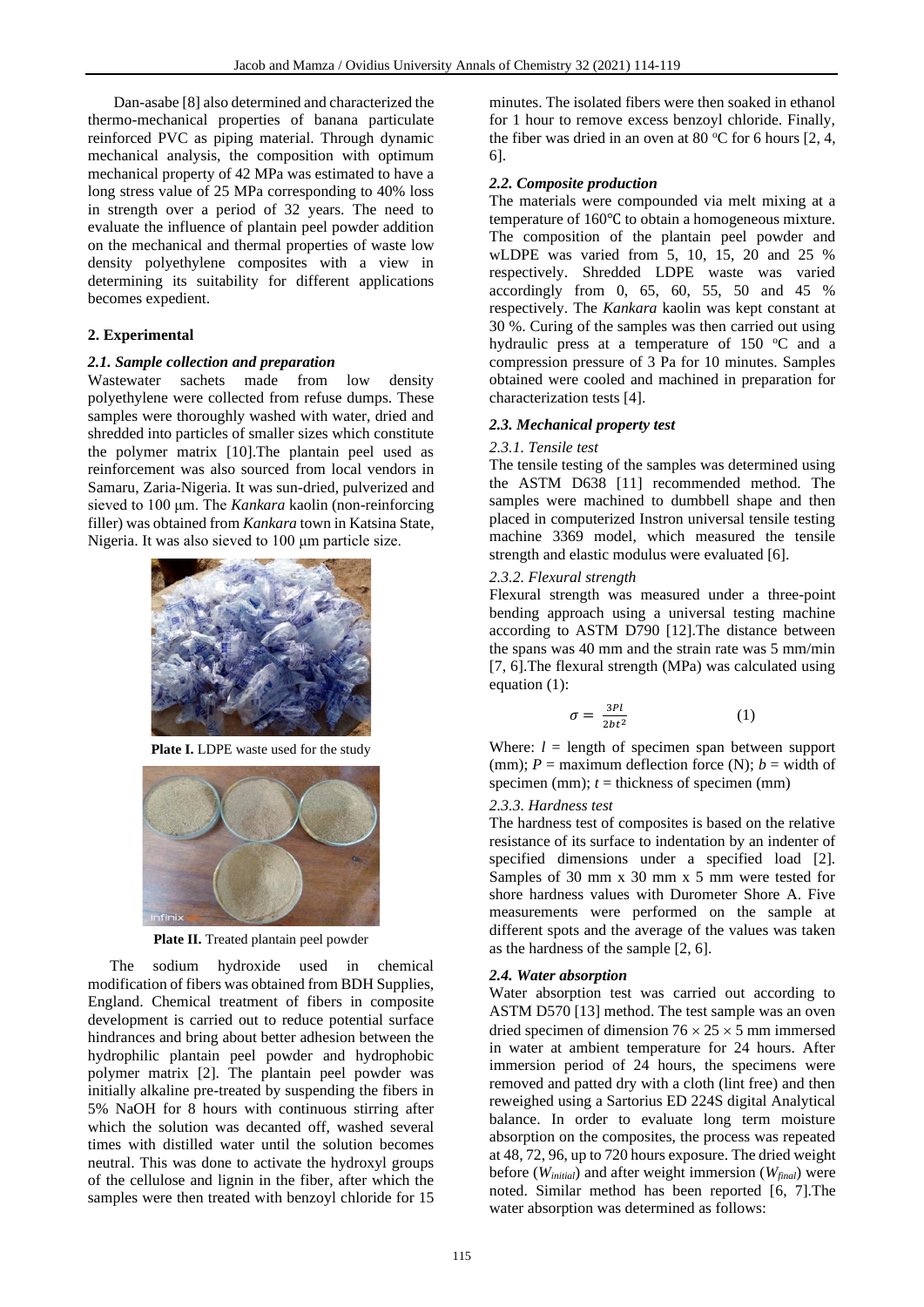$$
W = \frac{W_{final} - W_{initial}}{W_{fina}} \tag{2}
$$

## *2.5. Thermal properties*

#### *2.5.1. Dynamic Mechanical Analysis*

DMA was carried out using DMA 242E machine according to ASTM D7028 [14]. The test parameters: storage modulus (E'), loss modulus (E'') and tangent of delta (Tan ∂) were first configured via the Proteus software using personal computer. Instrument set up included the sample holder (3-point bending), furnace temperature range of 30-110  $\degree$ C, dynamic load of 4 N, frequency range of 1-10 Hz and heating rate of 3 K/min were configured [4]. Sample dimension of 60 x 12 x 5 mm were produced for each test. The test specimens were loaded into the machine using a three- point bending and locked into the furnace [8].

# *2.5.2. Creep*

Creep is one of the supplementary characterizations that can be done using the Dynamic Mechanical Analyzer. The creep test was conducted for 60 min at a load stress of 100 kN/m<sup>2</sup> at 70 °C [7].

#### **3. Results and discussion**

#### *3.1. Mechanical properties*

#### *3.1.1. Tensile strength*

Fig. 1 depicts the tensile strength (UTS) of the composites with increasing weight of reinforcement. The tensile strength increases and then decreases gradually. This could be due to weakening of the interfacial attraction of the constituent composition as the fraction of the RHDPE is reduced with increasing weight fraction of reinforcement. Similar observations have been reported by other authors [2, 4].



**Figure 1.**Effect of plantain peel powder on the tensile strength of waste LDPE composites

#### *3.1.2. Elastic modulus*

Fig. 2 depicts the elastic modulus (stiffness) of the composite against weight of reinforcement. An increase in modulus of elasticity with weight fraction of reinforcement (plantain peel powder) could be observed. The elastic modulus of the composites increases from 0.5 GPa to 2.55 GPa which could be attributed to better interaction between wLDPE and the PPP. An increase in elastic modulus with weight fraction of reinforcement has been reported by other authors [8, 15].



**Figure 2.** Effect of plantain peel powder on the elastic modulus of waste LDPE composites

#### *3.1.3. Flexural strength*

Fig. 3 shows the flexural strength of the composites. The flexural strength of plantain peel powder reinforced wLDPE composites increases with weight fraction of reinforcement and then decreases, with the maximum value of 85.65 MPa at 15 % wt of reinforcement. This is an indication of improved interaction and stress transfer between the wLDPE and plantain peel powder particles. It was observed that further increase in weight fraction of reinforcement to 20-25 % however decreases the flexural strength value due to weak fiber-matrix adhesion. Similar results have been reported [16, 17].



**Figure 3.** Effect of plantain peel powder on the flexural strength of waste LDPE composites

#### *3.1.4. Hardness*

Hardness is defined as the resistance of material to localized deformation induced by mechanical indentation or abrasion [4]. Fig. 4 depicts the hardness value of wLDPE and the composites. It could be observed that the hardness increased with increase in weight fraction of reinforcement. The increase in hardness may be attributed to the strengthening effect of the fibers incorporated into the polymer matrix. Fibers are usually added to polymeric materials to improve their rigidity and strength. The higher the percentage of fibers incorporated, the harder the material, and more rigid it becomes. Similar results have been reported [4].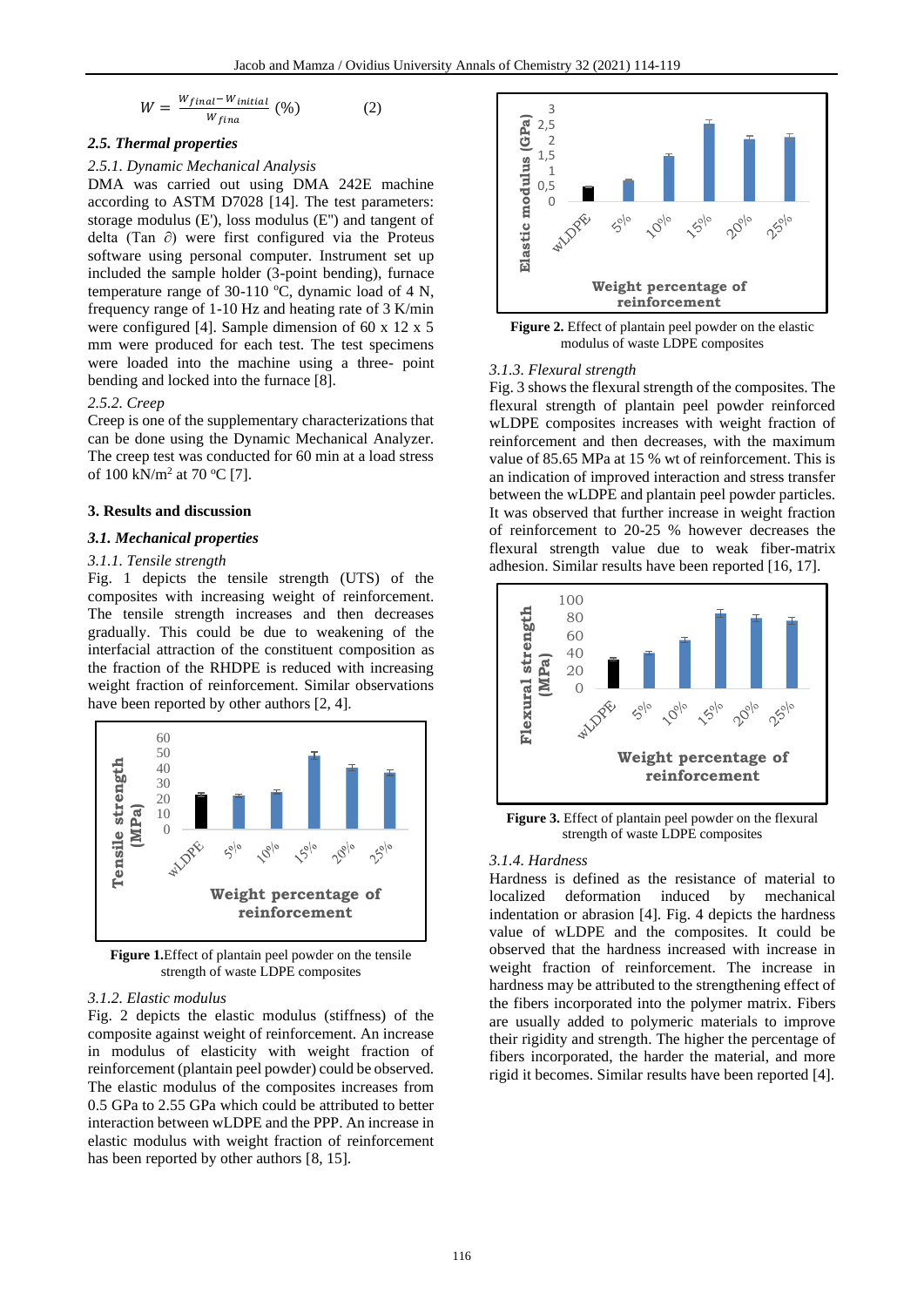

**Figure 4.** Effect of plantain peel powder on the hardness value of waste LDPE composites

#### *3.2. Water absorption*

Fig. 5 depicts the % moisture absorption against the square root of time for plantain peel powder reinforced wLDPE composites immersed at room temperature (RT) for 720 hours (30 days). The water absorption process for all composite samples (except wLDPE, which was observed not to absorb) was initially linear before slowing down with time towards the point of attainment of saturation after prolonged time. Therefore, the observed trend follows the Fickian diffusion process. Both the initial and maximum rate of water absorption was observed to increase for all PPP-wLDPE composite samples as the weight fraction of reinforcement increases. Both the initial rate of water absorption and the maximum were observed to increase with weight percentage of reinforcement. Similar results have been reported [6, 15, 18, 19].



**Figure 5.** Water absorption curves of the composites immersed at RT for 30 days.

#### *3.3. Dynamic mechanical properties*

#### *3.3.1. Storage modulus*

Storage modulus (E') describes the stiffness of materials [9]. In other words, it represents the energy stored in the system which depicts the elastic portion [7]. Fig. 5 shows the storage modulus of unreinforced LDPE waste at frequencies of 1, 5 and 10 Hz respectively. The curve shows that the material is unstable at temperatures below 40 ℃. The maximum stiffness of 0.12 GPa could be observed with glass transition temperature of 35.8℃. Similar observation has been reported by Jacob *et al.* [7] who reported the thermo-mechanical characterization of plantain peel particulate reinforced waste HDPE as composite wall tiles.



**Figure 6.** Storage modulus curve of waste LDPE at 1, 5 and 10 Hz.

Fig. 7 shows the storage modulus of the composite of plantain peel powder at frequencies of 1, 5 and 10 Hz respectively. The curve shows that the composite is stable under dynamic loading with increasing temperature up to 45  $\degree$ C before its point of inflection of 49.6  $^{\circ}$ C. Similar result has been reported by [8]. The curve also shows loss in stiffness from 0.33 GPa to 0.01 GPa at  $45^{\circ}$ C This indicates the suitability of the material up to 45  $\rm{°C}$  [7, 10].



**Figure 7.** Storage modulus curve of 15% wt plantain peel powder reinforced waste LDPE composite at 1, 5 and 10 Hz.

#### *3.3.2. Damping parameter*

Tan delta (Tan ∂) or damping is the measure of viscoelasticity of materials. A high value of damping is indicative of a material with high non-elastic strain behavior while low value of damping indicates that the material is more elastic. Fig. 8 depicts the damping curve of 15 % plantain peel powder reinforced waste-LDPE composite. The visco-elasticity of the composite of plantain peel powder is eminent at tan delta value of 0.13 at 38.5 ℃ up to a maximum of 0.153 at 44.2℃. Similar results have been reported by other authors [7, 20].



**Figure 8.** Damping curve for 15 % wt plantain peel powder reinforced waste LDPE composite at 1, 5 and 10 Hz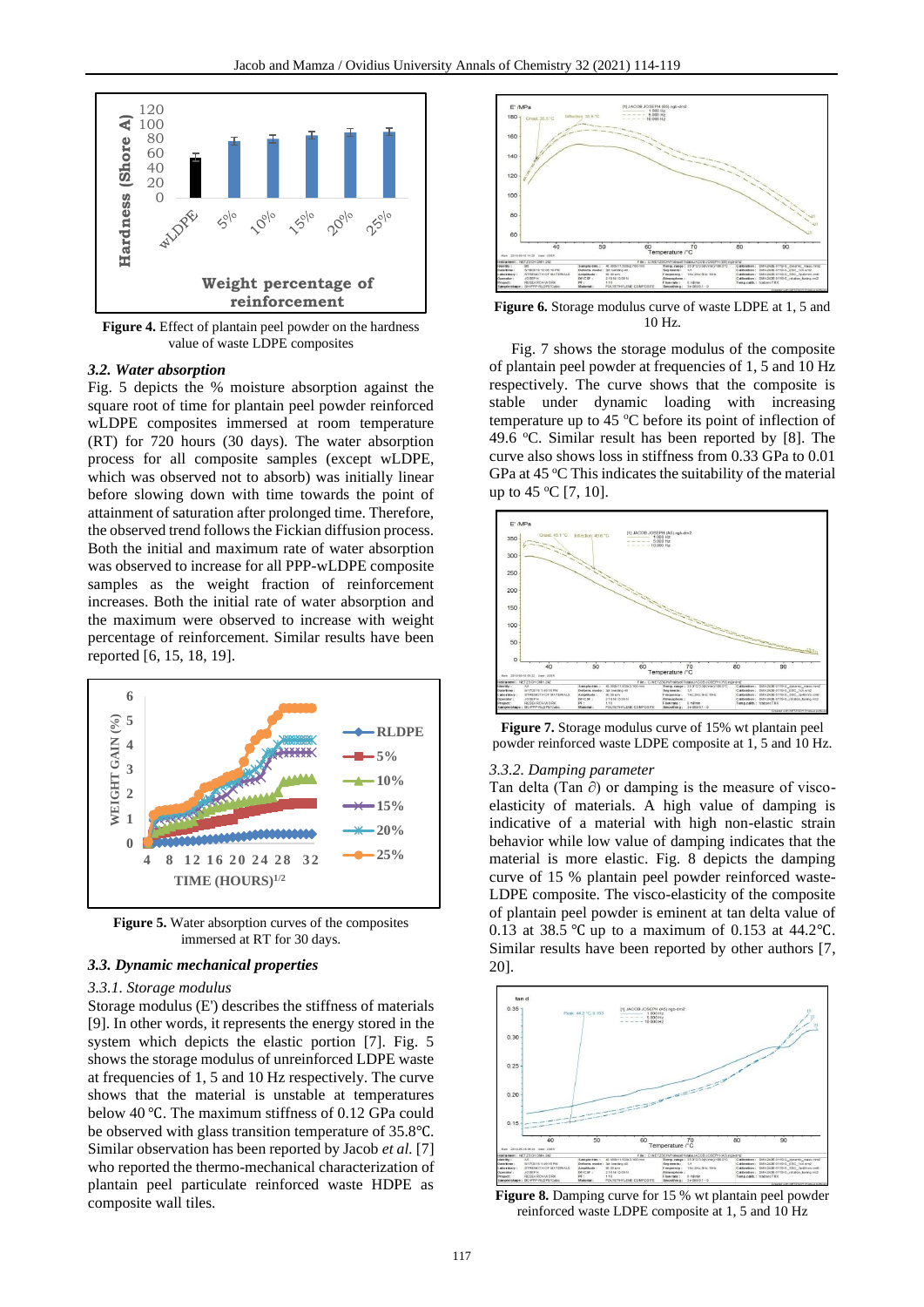#### *3.4. Creep*

Creep is the deformation of material under constant stress; dependent on time, stress, temperature, and material properties, etc. [10]. Creep deformation can exceed the creep limit and cause product failure, especially in applications with long-term loading. Fig. 9 shows the creep result of 15 % plantain peel powder reinforced waste LDPE composite at 70℃. The initial large vertical strain was due to the applied constant load after which the strain rate decreases with time up to 46.8 min where the strain rate was very small known as the equilibrium strain rate. This stage is known as secondary creep and must be considered in load bearing capability of the composite. Similar results have been reported by other authors [7, 8].



**Figure 9.** Creep curve of 15 % plantain peel reinforced waste LDPE composites at 70 ℃

Fig. 10 depicts the creep curve of the control sample (waste LDPE). The equilibrium strain rate occurred at 41.3 min which is lower than that of the composite. This indicates that the load bearing capability of waste LDPE has been improved with the incorporation of plantain particulate [7].



**Figure 10.** Creep curve of unreinforced wLDPE at 70 ℃

## **4. Conclusions**

- The composites were developed with low cost and readily available materials having an overall lightweight and good mechanical, thermal properties.
- Optimum mechanical property was determined at 15 % , 55 % and 30 % formulation of plantain peel powder, wLDPE and *Kankara* kaolin respectively, having elastic modulus of 2.30 GPa, tensile strength of 55.5 MPa, flexural strength of 50.45 MPa and minimal water absorption of 0.95 % over 30 days immersion period at ambient temperature.
- Dynamic mechanical analysis curve showed that the composite has better stiffness stability at higher temperature under dynamic loading than the unreinforced (wLDPE).
- The creep curve indicates that the composites have better creep stability at elevated temperatures than the wLDPE material under constant loading. This implies the load bearing suitability for different wall tiles applications.

#### **List of abbreviations**

ASTM: American Standard of Testing Material; DMA: Dynamic Mechanical Analysis; GPa: Giga Pascal; HDPE: High Density Polyethylene; LDPE: Low Density Polyethylene; MPa: Mega Pascals; PPP: Plantain peel powder; PVC: Polyvinyl Chloride; RT: Room temperature; wLDPE: waste Low Density Polyethylene.



**Plate III.** Some of the developed potential composite wall tiles.

#### **Conflict of interest**

The authors confirm that this article content has no conflicts of interest.

## **References**

- [1]. L.M. Ferreira, A.N. Falcao, M.H. Gil, Modification of LDPE molecular structure by gamma irradiation for bio-applications, Nuclear Instruments and Methods in Physics Research Section B 236 (2005) 513-520.
- [2]. J. Jacob, P.A.P. Mamza, A.S. Ahmed, S.A. Yaro Effect of benzoyl chloride treatment on the mechanical and visco-elastic properties of plantain peel powder-reinforced polyethylene composites, Science World Journal 13 (2018) 25-29.
- [3]. M.A. Usman, I. Momohjimoh, A.S.B. Gimba, Effects of groundnut shell powder on the mechanical properties of recycled polyethylene and its biodegradability, Journal of Minerals, Material Characterization and Engineering 4 (2016) 228-240.

http://dx.doi.org/10.4236/jmmce.2016.43021

- [4]. J. Jacob, P.A.P. Mamza, A.S. Ahmed, S.A. Yaro, Mechanical and dynamic mechanical characterization of groundnut shell powder filled recycled high density polyethylene composites, Science World Journal 14 (2019) 92-97.
- [5]. Z. Kamble, B.K. Behera, Mechanical properties and water absorption characteristics of composites